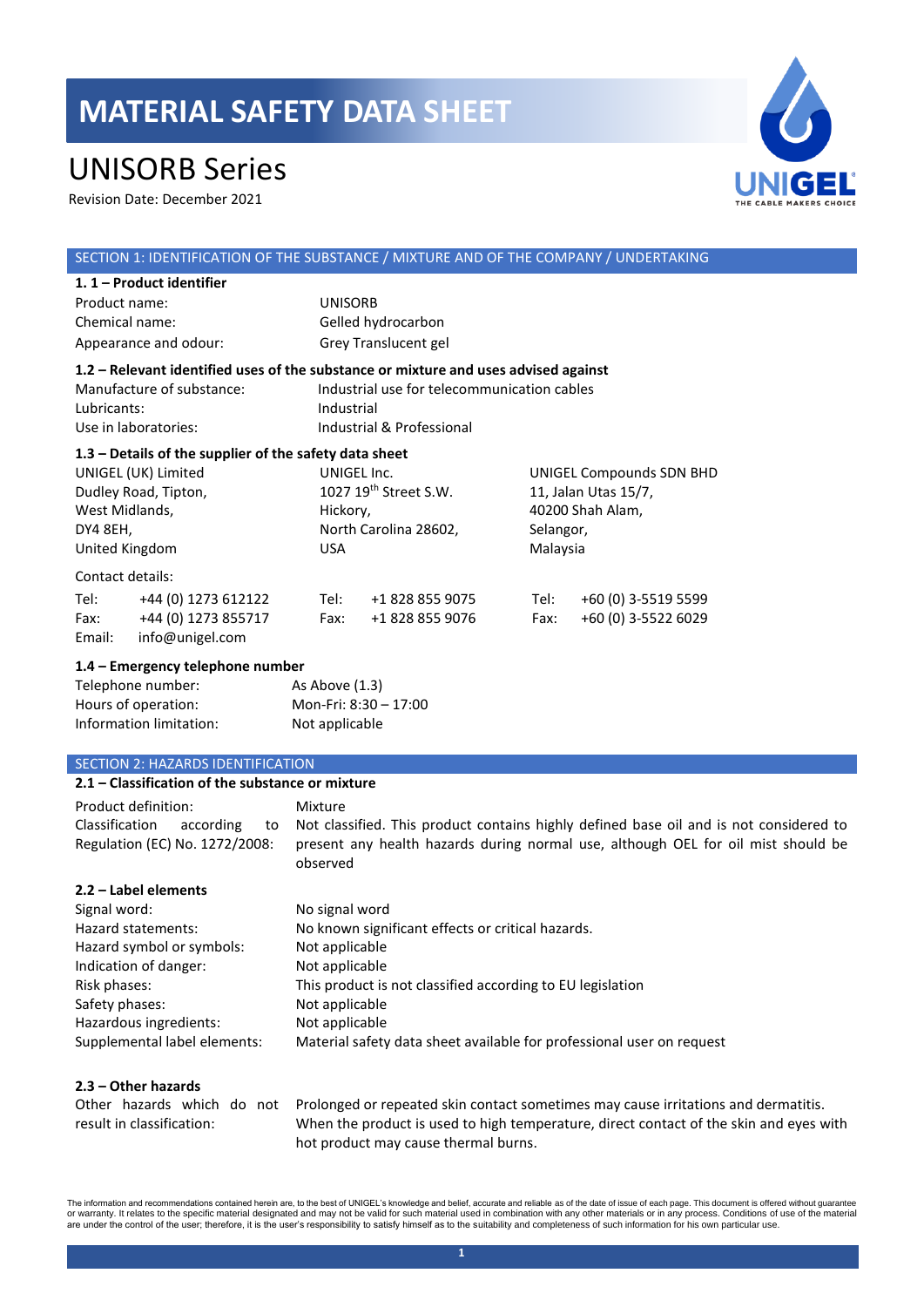## UNISORB Series

Revision Date: December 2021

In case of accidents involving pressurised circuits and the like, any substance may be accidentally injected under the skin, even without external damage. In this case, the victim should be brought to an hospital as soon as possible, to get specialised medical treatment.

The product is not readily biodegradable. In the case of large accidental spills, it is a potential source of soil, watercourse and groundwater pollution.

| SECTION 3: COMPOSITION/INFORMATION ON INGREDIENTS      |             |            |           |
|--------------------------------------------------------|-------------|------------|-----------|
| Chemical / Common Name                                 | CAS No:     | EINECS No: | Wt $\%$ : |
| Distillates (petroleum), hydrotreated heavy paraffinic | 64742-54-7* | 265-157-1* | 85-95     |
| Thermoplastic Elastomer                                | 68648-89-5  |            | $5 - 15$  |

\*This material satisfies note L of the CLP classification and can be shown to contain less than 3% DMSO extract as measured by IP346. Therefore, it is not classified as carcinogenic.

### SECTION 4: FIRST AID MEASURES

| 4.1 – Description of first aid measures |                                                                                                                                                                                                                                                                                             |
|-----------------------------------------|---------------------------------------------------------------------------------------------------------------------------------------------------------------------------------------------------------------------------------------------------------------------------------------------|
| Eyes:                                   | Check for and remove any contact lenses. Immediately flush eyes with plenty of water                                                                                                                                                                                                        |
|                                         | for at least 15 minutes, occasionally lifting the upper and lower eyelids. Get medical<br>attention immediately.                                                                                                                                                                            |
| Skin:                                   | In case of contact, immediately flush skin with plenty of water while removing<br>contaminated clothing and shoes. Wash skin thoroughly with soap and water or use<br>recognized skin cleanser. Wash clothing before reuse. Clean shoes thoroughly before                                   |
|                                         | reuse. Get medical attention if large amount of exposure has occurred.                                                                                                                                                                                                                      |
| Inhalation:                             | Move exposed person to fresh air. If not breathing or if breathing is irregular or if<br>respiratory arrest occurs, provide artificial respiration or oxygen by trained personnel.<br>Loosen tight clothing such as a collar, tie, belt or waistband. Get medical attention<br>immediately. |
| Ingestion:                              | Wash out mouth with water. Do not induce vomiting unless directed to do so by<br>medical personnel. Never give anything by mouth to an unconscious person. Get<br>medical attention immediately.                                                                                            |
| Protection of first-aiders:             | No action shall be taken involving any personal risk or without suitable training.                                                                                                                                                                                                          |
|                                         | 4.2 - Most important symptoms and effects, both acute and delayed                                                                                                                                                                                                                           |

| Potential acute health effects: | No known significant effects or critical hazards                         |
|---------------------------------|--------------------------------------------------------------------------|
| Over-exposure signs/symptoms:   | Repeated skin exposure can produce local skin destruction or dermatitis. |

### **4.3 – Indication of any immediate medical attention and special treatment needed**

| Notes to physician:  | Treat symptomatically. Contact poison treatment specialist immediately if large |  |  |  |  |
|----------------------|---------------------------------------------------------------------------------|--|--|--|--|
|                      | quantities have been ingested or inhaled.                                       |  |  |  |  |
| Specific treatments: | No specific treatment.                                                          |  |  |  |  |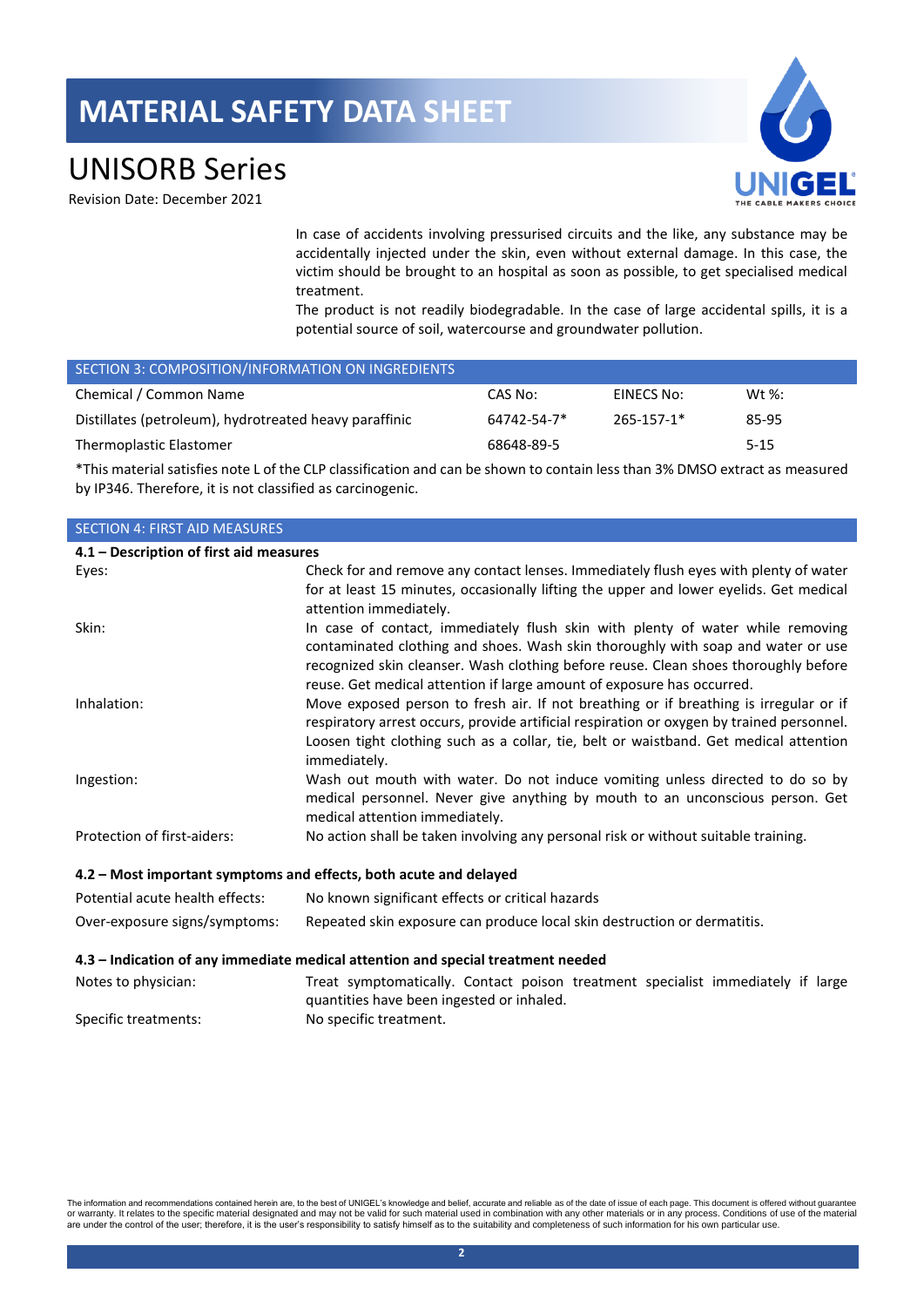# UNISORB Series

Revision Date: December 2021

| <b>SECTION 5: FIRE FIGHTING MEASURES</b>                    |                                                                                                                                                                                                   |
|-------------------------------------------------------------|---------------------------------------------------------------------------------------------------------------------------------------------------------------------------------------------------|
| 5.1 - Extinguishing media                                   |                                                                                                                                                                                                   |
| Suitable extinguishing media:                               | Use an extinguishing agent suitable for the surrounding fire                                                                                                                                      |
|                                                             | Foam (Specifically trained personnel only)                                                                                                                                                        |
|                                                             | Water fog (Specifically trained personnel only)                                                                                                                                                   |
|                                                             | Dry chemical powder                                                                                                                                                                               |
|                                                             | Carbon dioxide                                                                                                                                                                                    |
|                                                             | Other inert gases (Subject to regulations)                                                                                                                                                        |
|                                                             | Sand or earth                                                                                                                                                                                     |
| Unsuitable extinguishing media:                             | Do not use direct water jets on the burning product; they could cause splattering<br>and spread the fire. Simultaneous use of foam and water on the same surface is                               |
|                                                             | to be avoided as water destroys the foam.                                                                                                                                                         |
| 5.2 - Special hazards arising from the substance or mixture |                                                                                                                                                                                                   |
| Hazards from the substance or mixture:                      | In a fire or if heated, a pressure increase will occur and the container may burst.                                                                                                               |
| Hazardous combustion products:                              | Carbon oxides (CO, CO2), nitrogen oxides (NOx), sulphur oxides (SOx), smoke<br>and irritating vapours as products of incomplete combustion.                                                       |
| 5.3 - Advice for fire fighters                              |                                                                                                                                                                                                   |
| Special precautions for fire-fighters:                      | Promptly isolate the scene by removing all persons from the facility of the<br>incident if there is a fire. No action shall be taken involving any personal risk or<br>without suitable training. |
| Special protective equipment for fire-                      | Fire fighters should wear appropriate protective equipment and self-contained                                                                                                                     |
| fighters:                                                   | breathing apparatus (SCBA) with a full face-piece operated in positive pressure                                                                                                                   |
|                                                             | mode. Clothing for fire fighters (including helmets, protective boots and gloves)                                                                                                                 |
|                                                             | conforming to the European standard EN 469 will provide a basic level of<br>protection for chemical incidents.                                                                                    |
| Additional information:                                     | Do not pressurise, cut, weld, braze, solder, drill, grind or expose containers to                                                                                                                 |
|                                                             | heat or sources of ignition.                                                                                                                                                                      |
|                                                             |                                                                                                                                                                                                   |
| <b>SECTION 6: ACCIDENTAL RELEASE MEASURE</b>                |                                                                                                                                                                                                   |

| 6.1 - Personal precautions, protective equipment and emergency procedures                              |                                                                                                                                                                                                                                                                                  |
|--------------------------------------------------------------------------------------------------------|----------------------------------------------------------------------------------------------------------------------------------------------------------------------------------------------------------------------------------------------------------------------------------|
| For non-emergency personnel:                                                                           | No action shall be taken involving any personal risk or without suitable training.<br>Evacuate surrounding areas. Keep unnecessary and unprotected personnel from<br>entering. Do not touch or walk through spilt material. Put on appropriate<br>personal protective equipment. |
| For emergency responders:                                                                              | If specialised clothing is required to deal with the spillage, take note of any<br>information in SECTION 8 on suitable and unsuitable materials.                                                                                                                                |
| 6.2 – Environmental precaution<br>Accidental spillage and release of<br>material into the environment: | Avoid dispersal of spilt material and runoff and contact with oil, waterways,<br>drains and sewers. Inform the relevant authorities if the product has caused<br>environmental pollution.                                                                                        |

The information and recommendations contained herein are, to the best of UNIGEL's knowledge and belief, accurate and reliable as of the date of issue of each page. This document is offered without guarantee<br>or warranty. It

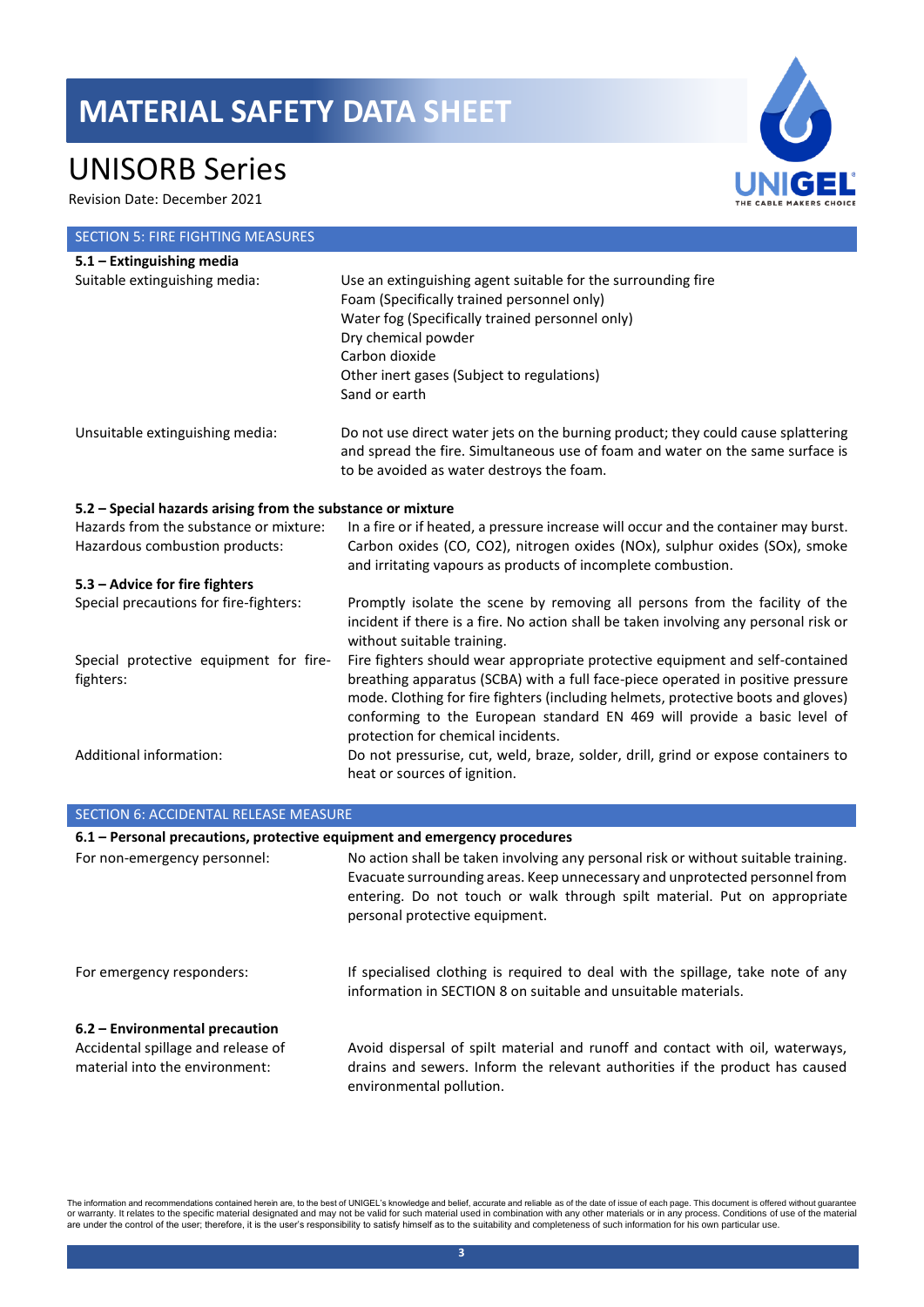## UNISORB Series

Revision Date: December 2021



### **6.3 – Methods and materials for containment and cleaning up**

| Small spillage:                    | Stop leak if without risk and wipe or absorb with oil soaking pads, sawdust, sand<br>etc. and shovel up and place all into an appropriate waste disposal container.                                                                                                                                                                                                                                                 |
|------------------------------------|---------------------------------------------------------------------------------------------------------------------------------------------------------------------------------------------------------------------------------------------------------------------------------------------------------------------------------------------------------------------------------------------------------------------|
|                                    | Dispose of via a licensed waste disposal contractor.                                                                                                                                                                                                                                                                                                                                                                |
| Large spillage:                    | Stop leak if without risk. Move container from spill area once the leak has been<br>stopped. Prevent entry into sewers, watercourses or confined areas. Contain<br>and collect spillage with non-combustible, absorbent material e.g. sand, earth,<br>vermiculite or diatomaceous earth and place in container for disposal according<br>to local regulations. Dispose of via a licensed waste disposal contractor. |
| 6.4 – Reference to other sections: | See section 1 for emergency contact information.                                                                                                                                                                                                                                                                                                                                                                    |
|                                    | See section 8 for information on appropriate personal protective equipment.<br>See section 13 for additional waste treatment information.                                                                                                                                                                                                                                                                           |

### SECTION 7: HANDLING AND STORAGE

The information in this section contains generic advice and guidance. It shall emphasise precautions that are appropriate to the identified uses referred to under **subsection 1.2** and the unique properties of the substance mixture.

### **7.1 – Precautions for safe handling**

| Protective measures:                                                | Put on appropriate personal protective equipment (See section 4 and section 8)                                                                                                                                                                                                                                                                                                                                                                                                                                                                                                                                                   |  |
|---------------------------------------------------------------------|----------------------------------------------------------------------------------------------------------------------------------------------------------------------------------------------------------------------------------------------------------------------------------------------------------------------------------------------------------------------------------------------------------------------------------------------------------------------------------------------------------------------------------------------------------------------------------------------------------------------------------|--|
| Advice on general occupational<br>hygiene:                          | Eating, drinking and smoking should be prohibited in areas where this material is<br>handled, stored and processed. Workers should wash hands and face before<br>eating, drinking and smoking. Remove contaminated clothing and protective<br>equipment before entering eating and drinking areas.                                                                                                                                                                                                                                                                                                                               |  |
| 7.2 - Conditions for safe storage, including any incompatibilities. |                                                                                                                                                                                                                                                                                                                                                                                                                                                                                                                                                                                                                                  |  |
| Storage condition:                                                  | Store in accordance with local regulations. Store in original container protected<br>from direct sunlight, in a dry, cool and well-ventilated area, away from<br>incompatible materials (see section 10) and elevated temperature. Keep<br>containers tightly closed and sealed until ready for use.<br>Keep<br>Drum/IBC/Unibag/SS-Vessel/Keg covered away from rain, if left outside in open<br>environment.<br>Containers that have been opened must be carefully resealed and kept upright to<br>prevent leakage. Do not store in unlabelled containers. Use appropriate<br>containment to avoid environmental contamination. |  |
| 7.3 – Specific end use(s)                                           |                                                                                                                                                                                                                                                                                                                                                                                                                                                                                                                                                                                                                                  |  |

Industrial sector specific solution: Not available

| SECTION 8: EXPOSURE CONTROLS/PERSONAL PROTECTION                                 |                                                                                                                                                                                                  |
|----------------------------------------------------------------------------------|--------------------------------------------------------------------------------------------------------------------------------------------------------------------------------------------------|
| 8.1 - Control parameters<br>*Based on base oil used<br>Product / Ingredient name | <b>Exposure limit values</b>                                                                                                                                                                     |
| Distillates (petroleum), hydrotreated<br>heavy paraffinic 64742-54-7*            | <b>ACGIH TLV (United States). Notes: oil mist</b><br>TWA: 5 mg/m <sup>3</sup> , (Inhalable fraction) 8hour(s).<br><b>ACGIH TLV (United States). Notes: oil mist</b><br>STEL: $10 \text{ mg/m}^3$ |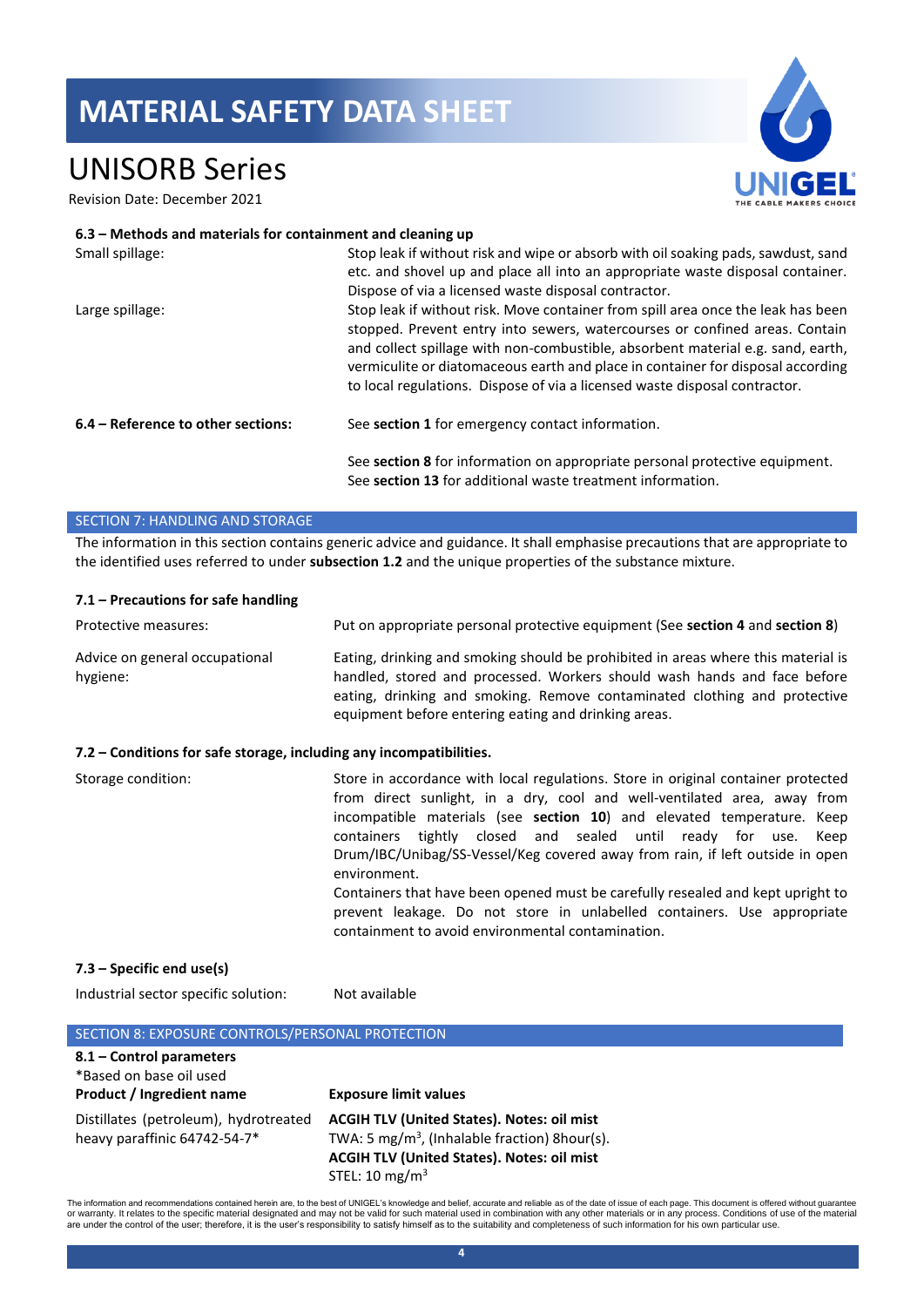## UNISORB Series

Revision Date: December 2021



### **8.2 – Exposure controls**

Appropriate engineering controls: No special ventilation requirements. Good general ventilation should be sufficient to control worker exposure to airborne contaminants. If this product contains ingredients with exposure limits, use process enclosures, local exhaust ventilation or other engineering controls to keep worker exposure below any recommended or statutory limits.

| 8.2.1 - Individual protection measure |                                                                                                                                                                                                                                                                                                                                                       |
|---------------------------------------|-------------------------------------------------------------------------------------------------------------------------------------------------------------------------------------------------------------------------------------------------------------------------------------------------------------------------------------------------------|
| Eye/face protection:                  | Safety eyewear complying with an approved standard should be used<br>when a risk assessment indicates this is necessary to avoid exposure to<br>mixture splashes or mist.                                                                                                                                                                             |
| Skin protection:                      | Chemical-resistant, impervious gloves complying with an approved<br>standard should be worn at all times when handling the mixture/gel<br>products if a risk assessment indicates this is necessary. >8 hours<br>(breakthrough time): neoprene, nitrile, Viton <sup>®</sup> .<br>Personal protective equipment for the body, appropriate footwear and |
|                                       | any additional skin protection measures should be selected based on the<br>task being performed and the risks involved and should be approved by<br>specialist before handling this product.                                                                                                                                                          |
| Respiratory protection:               | None required under normal conditions. Use approved full face respirator<br>with organic vapour filter cartridge if the recommended exposure limits<br>are exceeded.                                                                                                                                                                                  |
| Thermal hazard:                       | None required under normal conditions.                                                                                                                                                                                                                                                                                                                |

### SECTION 9: PHYSICAL AND CHEMICAL PROPERTIES

### **9.1 – Information on basic physical and chemical properties**

| Appearance:                                   | Grey translucent gel                                                           |
|-----------------------------------------------|--------------------------------------------------------------------------------|
| Odour:                                        | No odour                                                                       |
| Odour threshold:                              | Not available                                                                  |
| pH:                                           | Not available                                                                  |
| Melting point/freezing point:                 | Not available                                                                  |
| Initial boiling point and boiling range:      | Not available                                                                  |
| Flash point: (Open cup)                       | $>200^{\circ}$ C                                                               |
| Evaporation rate:                             | Not available                                                                  |
| Flammability (Solid, gas):                    | Not available                                                                  |
| Upper/lower flammability or explosive limits: | Not available                                                                  |
| Vapour pressure:                              | Not available                                                                  |
| Vapour density:                               | Not available                                                                  |
| Density $(25^{\circ}C)$ :                     | $0.86 + - 0.02$ g/ml                                                           |
| Solubility (ies):                             | Insoluble in water, soluble in petroleum solvents                              |
| Partition coefficient: n-octanol/water        | Not available                                                                  |
| Auto-ignition temperature:                    | Not available                                                                  |
| Decomposition temperature:                    | Not available                                                                  |
| Viscosity:                                    | Not applicable                                                                 |
| Explosive properties:                         | Do not pressurise, cut, weld, braze, solder, drill, grind or expose containers |
|                                               | to heat or sources of ignition.                                                |
| Oxidising properties:                         | Not available                                                                  |

### **9.1 – Other information** No additional information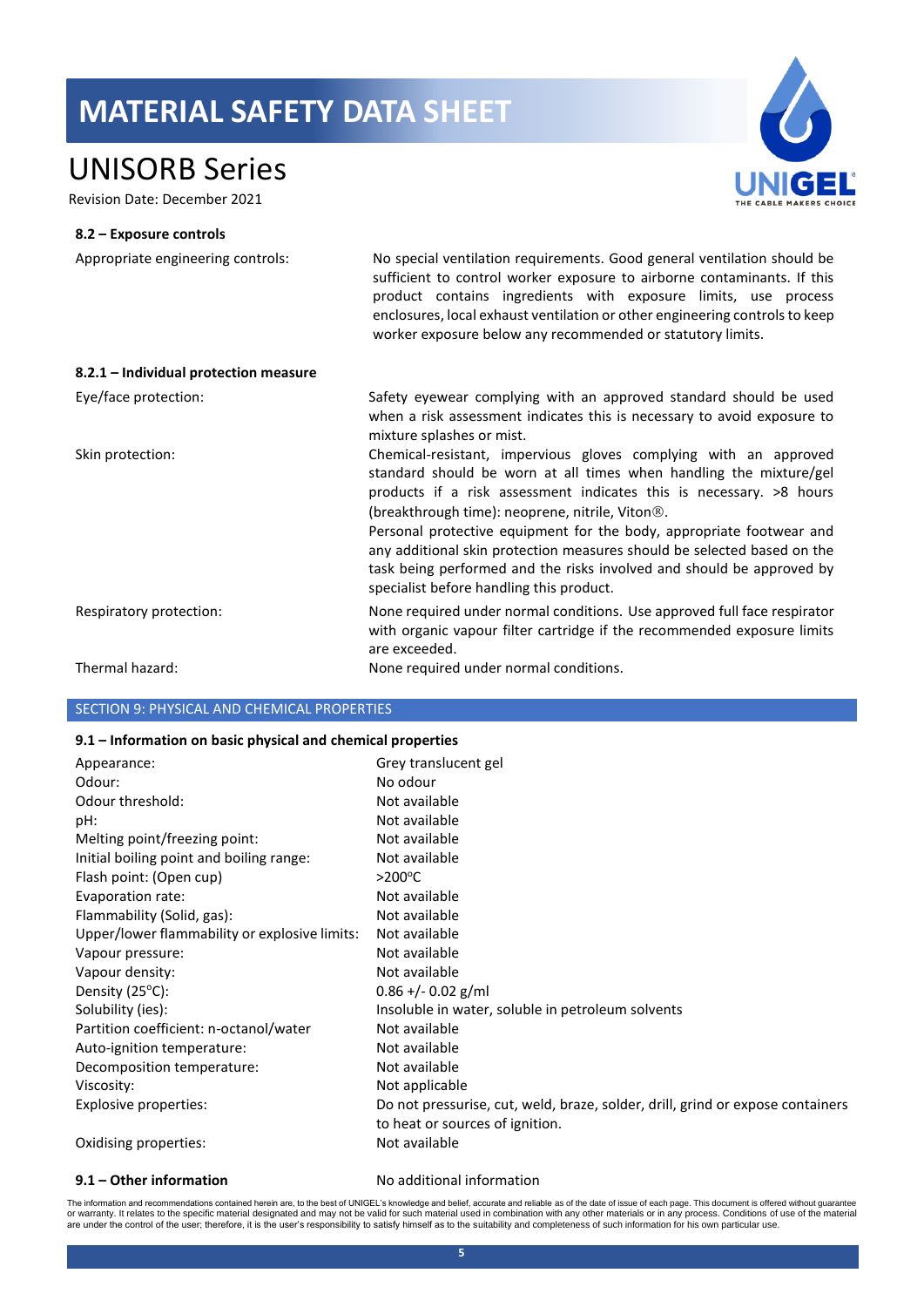# UNISORB Series

Revision Date: December 2021



| SECTION 10: STABILITY AND REACTIVITY |                                                                                               |
|--------------------------------------|-----------------------------------------------------------------------------------------------|
| Reactivity:                          | No specific test data related to reactivity available for this product or its<br>ingredients. |
| Chemical stability:                  | Stable under normal conditions                                                                |
| Possibility of hazardous reactions:  | Under normal conditions of storage and use, hazardous reaction will not occur.                |
| Conditions to avoid:                 | Extreme heat                                                                                  |
| Incompatible materials:              | Strong oxidising agents such as liquid chlorine, reducing agents and<br>concentrated oxygen.  |
| Hazardous decomposition products:    | Does not decompose at ambient temperature                                                     |

### SECTION 11: TOXICOLOGICAL INFORMATION

### **11.1 – Information on toxicological effects**

### **11.1.1 – Relevant hazard classes**

| Acute toxicity:<br>Skin corrosion/irritation:<br>Serious eye damage/irritation:<br>Respiratory or skin sensitisation:<br>Germ cell mutagenicity: | Not available<br>Not available<br>Not available<br>Not available<br>Not available                                                                                                                                                                                                                         |
|--------------------------------------------------------------------------------------------------------------------------------------------------|-----------------------------------------------------------------------------------------------------------------------------------------------------------------------------------------------------------------------------------------------------------------------------------------------------------|
| Carcinogenicity:                                                                                                                                 | Based on available data, it is not classified as carcinogenic. The base oils<br>contained in this product are severely refined and contain less than 3% DMSO<br>extract according to IP 346 method, and are therefore not classified as<br>carcinogens according to Regulation (EC) No 1272/2008, note L. |
| Reproductive toxicity:                                                                                                                           | Not available                                                                                                                                                                                                                                                                                             |
| STOT-single exposure:                                                                                                                            | Not available                                                                                                                                                                                                                                                                                             |
| STOT-repeated exposure:                                                                                                                          | Not available                                                                                                                                                                                                                                                                                             |
| Aspiration hazard:                                                                                                                               | Not available                                                                                                                                                                                                                                                                                             |

### **11.1.2 – Information on likely routes of exposure**

Routes of entry anticipated: Oral, Dermal, and Inhalation.

### **11.1.3 – Symptoms related to the physical, chemical and toxicological characteristics**

| Inhalation:   | Not available                                                            |
|---------------|--------------------------------------------------------------------------|
| Ingestion:    | Not available                                                            |
| Skin contact: | Repeated skin exposure can produce local skin destruction or dermatitis. |

### **11.1.4 – Delayed and immediate effects as well as chronic effects from short and long-term exposure**

| Short-term potential immediate effects: | Not available |
|-----------------------------------------|---------------|
| Short-term potential delayed effects:   | Not available |
| Long-term potential immediate effects:  | Not available |
| Long-term potential delayed effects:    | Not available |
| Potential chronic health effects:       | Not available |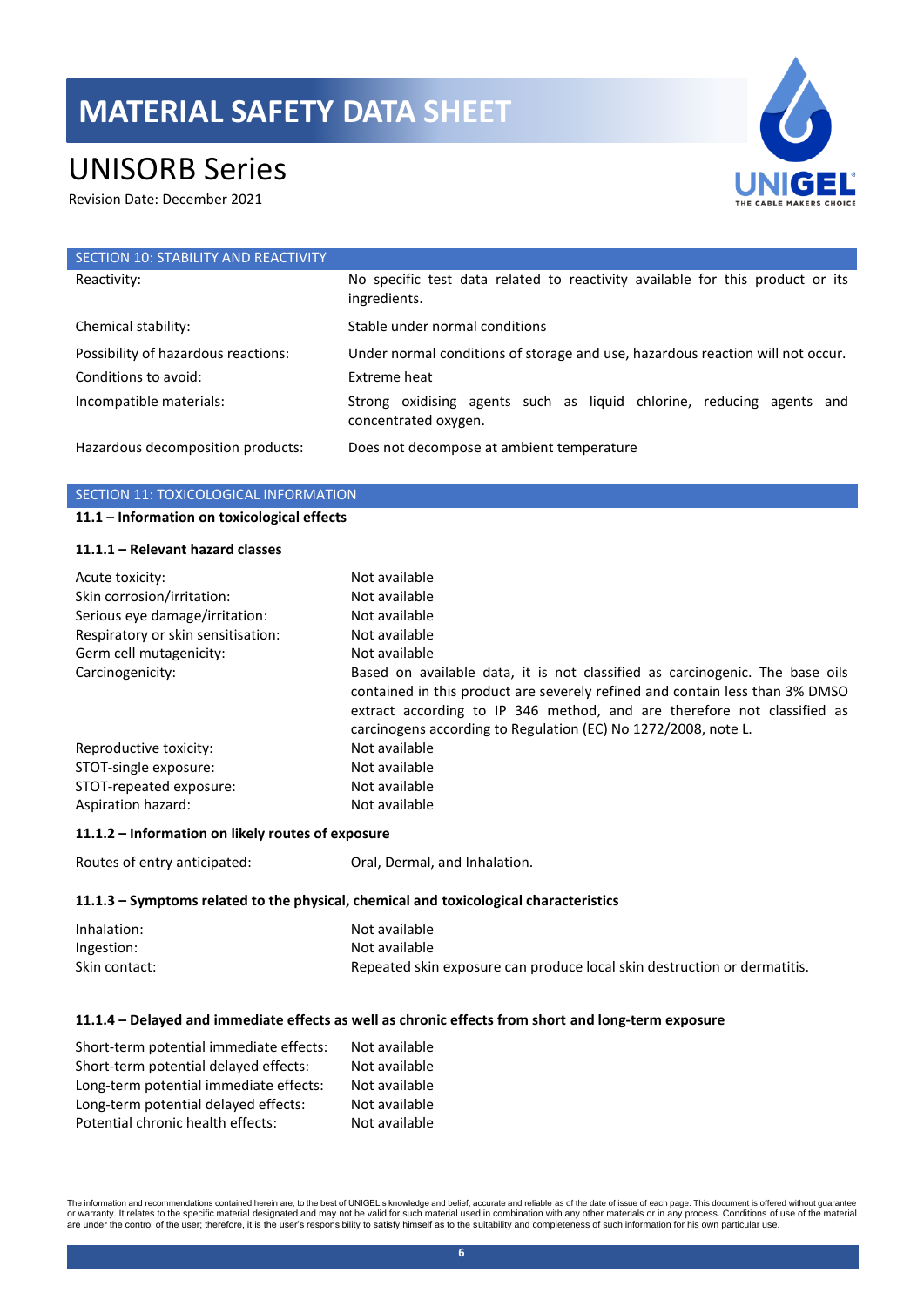# UNISORB Series

Revision Date: December 2021



| 11.1.5 - Potential chronic health effects<br>Conclusion/Summary:<br>General:<br>Carcinogenicity:<br>Mutagenicity:<br>Teratogenicity:<br>Developmental effects:<br>Fertility effects: | Not available<br>No known significant effects or critical hazards<br>Not listed as carcinogenic by OSHA, NTP or IARC<br>No known significant effects or critical hazards<br>No known significant effects or critical hazards<br>No known significant effects or critical hazards<br>No known significant effects or critical hazards                                                                                                                                 |
|--------------------------------------------------------------------------------------------------------------------------------------------------------------------------------------|----------------------------------------------------------------------------------------------------------------------------------------------------------------------------------------------------------------------------------------------------------------------------------------------------------------------------------------------------------------------------------------------------------------------------------------------------------------------|
| 11.1.6 - Other information:                                                                                                                                                          | Not available                                                                                                                                                                                                                                                                                                                                                                                                                                                        |
| SECTION 12: ECOLOGICAL INFORMATION                                                                                                                                                   |                                                                                                                                                                                                                                                                                                                                                                                                                                                                      |
| General:                                                                                                                                                                             | In the absence of specific environmental data from this product, the assessment<br>is based on information for general hydrocarbon components found in lubricant<br>mineral oils. Leaching and penetration through surface soils is generally<br>regarded as resulting in long-term persistence. Based on chemical/physical<br>information from the literature for this product category, no harmful effect to<br>terrestrial or aquatic habitats would be expected. |
| Toxicity:                                                                                                                                                                            | Not available                                                                                                                                                                                                                                                                                                                                                                                                                                                        |
| Persistence and degradability:<br>Bio-accumulative potential:<br>Mobility in soil:                                                                                                   | Not available<br>Not available<br>Not available                                                                                                                                                                                                                                                                                                                                                                                                                      |
| Results of PBT and vPvB assessment:                                                                                                                                                  | Not available                                                                                                                                                                                                                                                                                                                                                                                                                                                        |
| Other adverse effects:                                                                                                                                                               | No known significant effects or critical hazards.                                                                                                                                                                                                                                                                                                                                                                                                                    |
| SECTION 13: DISPOSAL CONSIDERATIONS                                                                                                                                                  |                                                                                                                                                                                                                                                                                                                                                                                                                                                                      |

| <u>JECTION IJI DIJI OJA E CONJENTIJE DI NE</u> |                                                                                                                                                                                                                                                                                                                                                  |
|------------------------------------------------|--------------------------------------------------------------------------------------------------------------------------------------------------------------------------------------------------------------------------------------------------------------------------------------------------------------------------------------------------|
| Waste treatment method:                        | Place contaminated materials in disposable containers and dispose of in a<br>manner consistent with applicable regulations. Waste materials should be<br>dumped or buried in an approved industrial waste landfill. Large quantities<br>maybe incinerated in a suitable combustion chamber. Do not empty into<br>drains, sewers or watercourses. |
| Hazardous waste:                               | Within the present knowledge of the supplier, this product is not regarded as                                                                                                                                                                                                                                                                    |

hazardous waste, as defined by EU Directive 91/689/EEC.

| <b>SECTION 14: TRANSPORT INFORMATION</b>   |                                             |
|--------------------------------------------|---------------------------------------------|
| UN number:                                 | Not applicable                              |
| UN proper shipping name:                   | Not applicable                              |
| Transport hazard class(es):                | Not classified as hazardous                 |
| Packing group:                             | Not applicable                              |
| Environmental hazards:                     | Not classified as hazardous                 |
| Special precautions for user:              | Not applicable                              |
| Transport in bulk according to Annex II of | None known                                  |
| Marpol and the IBC code:                   |                                             |
| Usual shipping containers:                 | Tanks, totes (IBS), fluid bag, drums & cans |

The information and recommendations contained herein are, to the best of UNIGEL's knowledge and belief, accurate and reliable as of the date of issue of each page. This document is offered without guarantee<br>or warranty. It